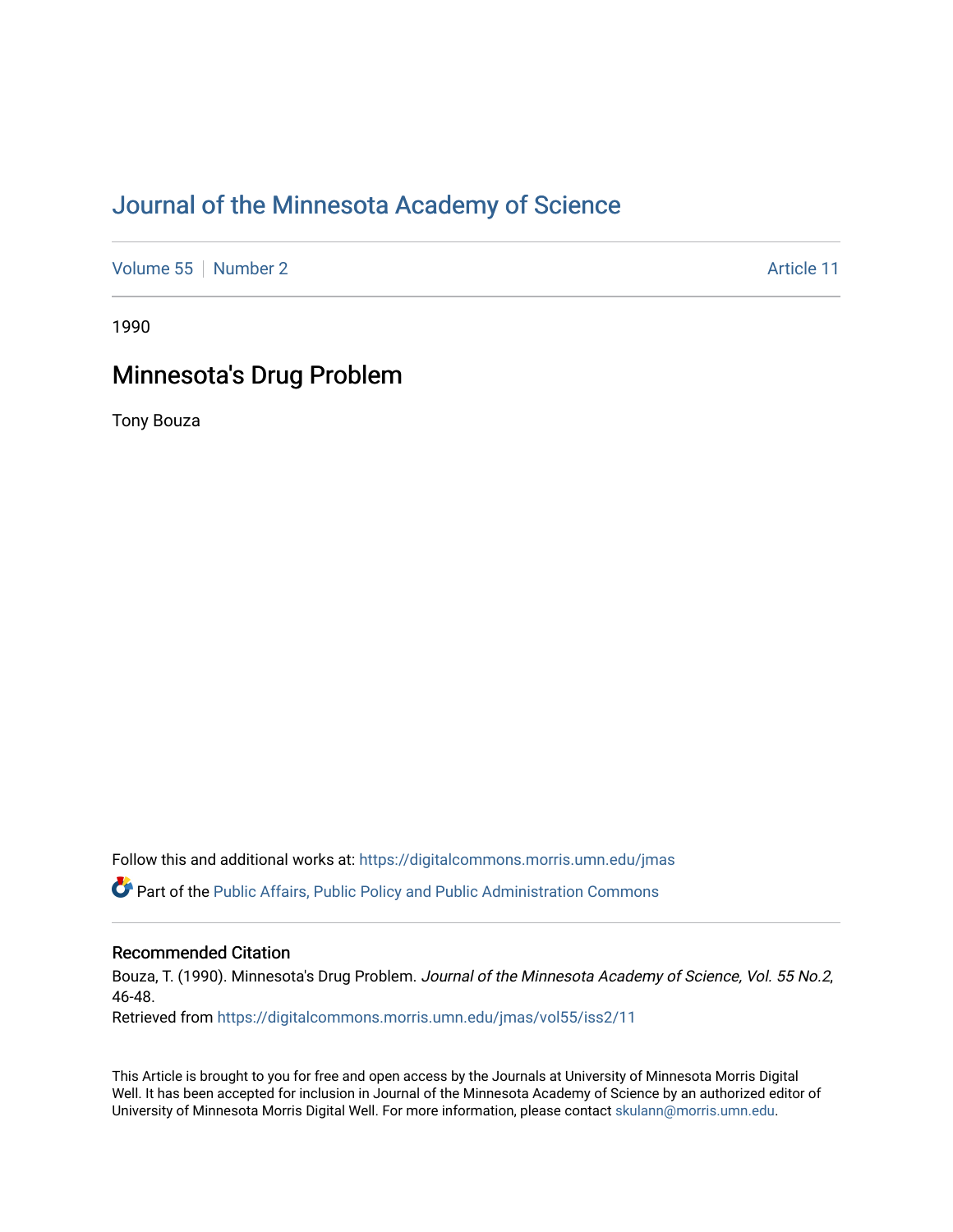# **Minnesota's Drug Problem**

TONY BOUZA

Although charged with discussing the drug problem in Minnesota, I believe it is no easier to separate the state from the national context than it is to understand the national problem while ignoring the various regional issues. Drugs are a global problem and they are a local problem. They are also a rapidly changing problem whose face alters even as our attitudes and suspicions harden into shibboleths. The people who use drugs change, the drugs change, and the reasons for using change.

The dilemma is rooted in the Prohibition Era question of supply and demand, refined, by some wags, as the law of supply and be damned. It is an inescapable fact of American life that a supply will come into being for every significant demand. When the risks are raised the price goes up. In this scenario, successful interdictions become little more than inducements to street panics and escalating criminality to feed the habit as scarcity drives the price upward.

**America's cities display a sense of decay that has produced tremendous fear among**  the general populace and deep concern...

Minnesota will inevitably be dragged into the problem despite its relatively isolated state. The nation's rhythms may take a bit longer to get here, but get here they do. The drug problem in America has tended to be cyclical, with intermittent waves occurring throughout our history. The rhythm of the onsets and abatements has so far eluded analysis. In the beginning of the century, many millions were addicted through the presence of unregulated opiates in patent medicines. Even Coca Cola, as it name implies, was not exempt.

The drug of current choice constantly shifts as users search for the miracle that will not produce horrendous after-effects. The fact that the most abused drug, alcohol, is legal, and that the country finally rejected efforts to prohibit its use earlier in this century, has inspired ill-advised calls for the legalization of hard drugs. Yet no major figure in law enforcement in America has advocated this position. What is clear is that the drug problem is a social and health, as well as a criminal issue. If any headway is to be made against this menace, a comprehensive strategy involving prevention, treatment, and law enforcement must be implemented.

### **The National Problem**

A 1985 Gallup Poll reported that only 21 percent of Americans considered drug abuse the nation's most important problem. By May 1988, a N.Y. Times - CBS survey found that the figure had exploded to 61 percent. The nation's 27 largest metropolitan areas revealed that deaths involving cocaine use had gone from 153 in 1976 to615 in 1985, a fourfold increase. By 1988, many cities, including New York, Washington, D.C., and Minneapolis, were experiencing record murder rates attributable to drug trafficking and use. Perhaps the most telling anecdotal evidence leaped at us from the sports and entertainment pages, where many of our heroes and heroines were regularly reported to be involved in drugs, sometimes resulting in their deaths.

America's cities display a sense of decay that has produced tremendous fear among the general populace and deep concern for the fate of the Republic among thoughtful observers who are asked to cope with the problems produced by the increased numbers of addicts populating downtown streets. Crime and violence are increasing rapidly, although we know that enormous volumes, perhaps more than half, go unreported altogether. The high levels of fear are actually reactions to the fraction known and officially described. Clearly we are dealing with an iceberg whose dimensions suggest even greater reasons for concern.

More than half of those arrested for serious street crimes (murder, rape, assault, robbery, burglary, theft, auto theft and arson) in our major cities tested positive for drug use, according to a National Institute of Justice study. Moreover, the greater the use of drugs, the more crimes likely to be committed by the user. Ten percent of the criminal repeaters were found to commit so many offenses as to constitute a much higher order threat to society, yet we have no name for these menaces beyond the label "recidivist," which also applies to the much less dangerous repeater. The challenge has been to identify the true menaces reliably and target them for selective incapacitation.

Pressured by the rampant growth in criminality, the nation's police responded with massive numbers of arrests, which overwhelmed a system already creaking under the strain of rising crime and arrest rates. The nation's capital city possesses the highest number of cops per capita of any city in the country. When they netted more than  $40,000$  drugrelated arrests in two years, the city's criminal justice system was paralyzed. The chief demanded still more cops and when he failed to get them, his successor put the force on ruinously costly overtime, which added yet another wave to the flood of arrests washing into the system. -

Although the crisis extends to having too few prosecutors, judges, defense lawyers, court rooms, and probation officers, too little jail space, and too many cops, the politicians' answer

Tony Bouza served in the New York Police Department for 24 years, the last four as commander of Bronx forces. He headed the Minneapolis Police Department for nine years and is currently Minnesota State Gaming Commissioner.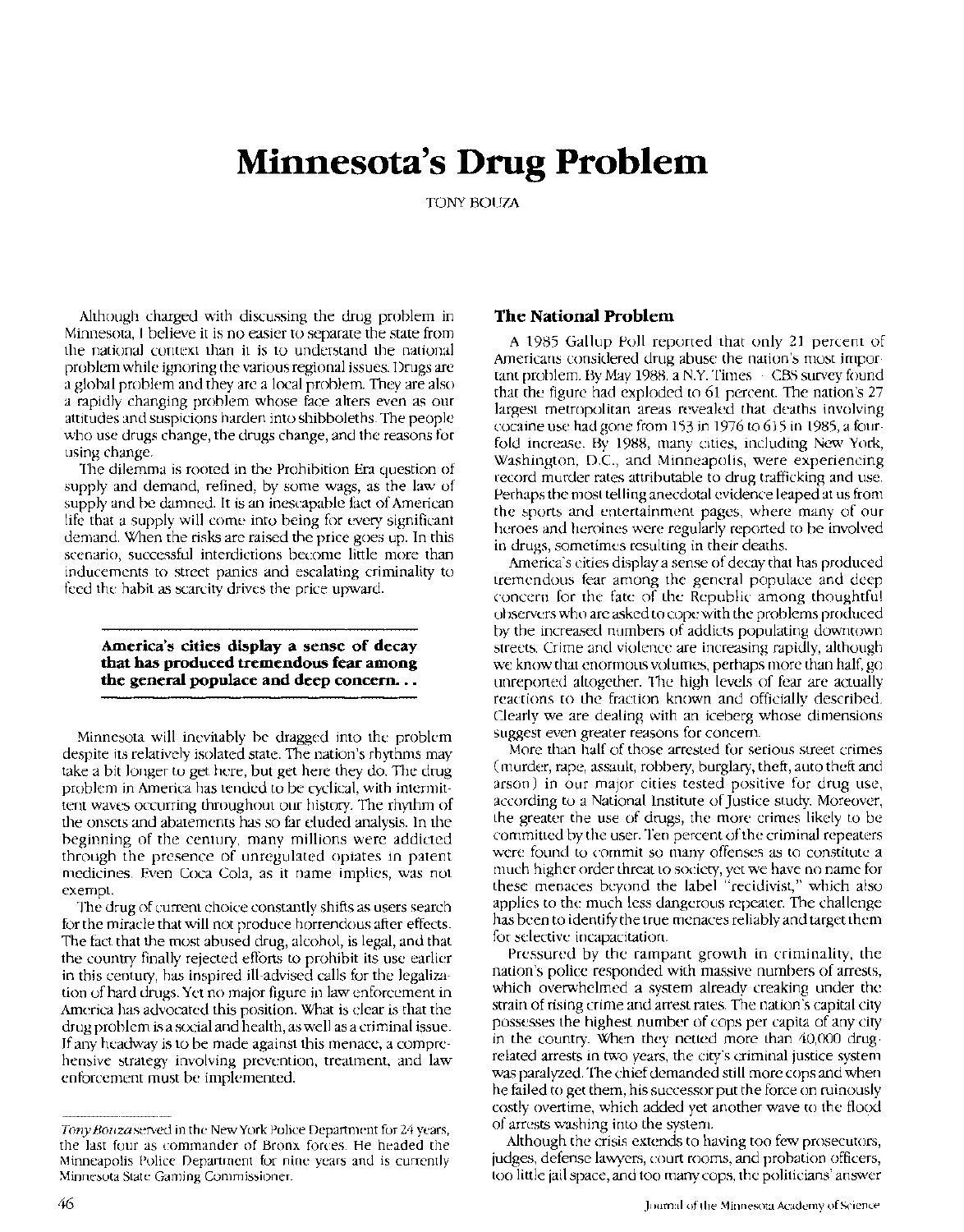usually has been to throw more blue at the problem. Another has been the creation of a national drug czar to lead us out of the wilderness of this epidemic.

\_ Actually, we do not know very much about drug use in America and we are repeatedly overtaken by the latest surprise developments. Drug use changes over time. Surveys now appear to indicate that educational programs are working, at least on middle-class America, and high school seniors report a decline in their experiments with illegal drugs. As comforting as these data are, they describe mostly students from establishment type backgrounds. The dropouts are not there to be surveyed.

**Enforcement is the star of the apocalypse's Four horsemen, only it has not worked. No single strategy can. It is as much a public health and human services problem as an enforcement one.** 

The use of drugs may well be related to a shifting value system that pegs us as an increasingly hedonistic people. The national crime rate has roughly followed the divorce rate. The American family has come a long way since "Father Knows Best." We love our pleasures, as captured in the label of the "me generation." Materialism, consumerism and "carpe diem-ism" are the ruling -isms of the day. Brilliant commercials tempt us to feel better through this drug or that nostrum.

Growing class divisions are bringing a new culture of poverty, mixed with racism, that consign a large percentage of our people to lives of exclusion and despair. Their only escape from lives of hopelessness is alcohol and drugs. That is their trip. Traffic in drugs becomes an important economic pillar in the ghetto and serves as a model for kids eager for a bit of glitz and glamour in their lives. Even the drugs we discuss shift and change. The issues slip and slide beneath our feet. It used to be marijuana, then came heroin, next was cocaine, then crack, and now something called ice. Intertwined are the designer drugs produced by ingenious chemists, like LSD, amphetamines, Angel Dust, and other exotic concoctions. The intense, quick, and incredible high of crack, a cocaine-based stimulant which is smoked, has proven to be devastatingly addictive. Now some addicts are mixing it with a smokable form of heroin in order to prolong the high, from about ten minutes to several hours, and to reduce the impact of the "crash" or sobering. And then there is a doubling back, as occurred with the rediscovery of smokable heroin. And the attraction of grass continues. Alcohol may be one of the few constants in this world of searching for the perfect escape hatch. So far, nature has thwarted the search for ecstacy without consequence.

What has been missing in all the frenetic activity against drugs is thought. While the panic produced instant, mass action, by the cops especially, this has not been accompanied by substantial analysis, research, or even informed debate. The few findings reported here are the dribs and drabs produced through the isolated efforts of individuals or small groups. No one in the field speaks very optimistically of the plan unfurled by President Bush on September 5, 1989.

Treatment of the country's drug problem has many facets. It is frequently described as a mosaic involving prevention, education, treatment, and enforcement, yet our attention is rivetted on the last factor. No one even really speaks about the life-modification and social-engineering implications or possibilities inherent in adopting a prevention strategy. Much

is said about the DARE program (Drug Abuse Resistance Education) and its impact on pre-high schoolers, and rightly so. Started in Los Angeles, the program has spread rapidly. Minneapolis adopted it in September, 1987. The former First Lady's 'Just say no to drugs" dictum, for all its derided simplicity, seems to be working, at least on the reachable and included segments of our society.

Enforcement is the star of the apocalypse's Four horsemen, only it has not worked. No single strategy can. It is as much a public health and human services problem as an enforcement one. A few years after everyone went to more and more arrests, we continue to observe the overwhelming of the court system and the bursting overfilling of our prisons, but no decrease in violence or addiction. Similarly, we have seen no rise in drug price or evidence of panic on the streets, despite enourmous seizures. The police chiefs praise education, acknowledge their defeats and ask for more cops, and get them. The federal government furnishes "aid to local law enforcement" in the form of money used to pay time-and-ahalf overtime rates to tired cops who flood the system with still more arrests. The Republicans, with law and order rhetoric and jingoist urges, like to throw money at crime and defense with the same enthusiasm Democrats reserve for poverty, welfare, and education.

### **The Minnesota Problem**

How is our state doing? What is our state doing? The answers are mixed, fragmented, and offered with the caveat that they may well be off the mark

The number one drug problem in America is cocaine and it is the number one problem in this state. Ranking second nationally is heroin, however because of Minnesota's heavy involvement in marijuana as a crop, that drug outranks heroin in this state. Although Minnesota does not "have any activity that amounts to anything close to a first and second level distribution" (testimony of Special Agent in Charge of the local FBI office before a committee studying drugs in the state, in 1989), it does have a drug problem, primarily in the state's urban centers. At the same time, outstate sheriffs and police chiefs, testifying before that same body, remarked about the growing seriousness of the problem in rural areas in the state.

The head of the Federal Drug Enforcement Agency supported the FBI view by citing Minneapolis as a "consumer city" as opposed to a "source city" like Miami or Los Angeles. He buttressed the impression of a smaller-than-average drug problem in the state by noting the effort expended on marijuana eradication, which, in the context of the times, seemed to afford genuine comfort.

Minnesota's organizational approach to law enforcement has been eclectic, usually favoring mixed force units composed of feds, state, and local enforcers working together. The law enforcement community's efforts have been characterized by policies that aimed the arrest pressures at mid and high level operators, as opposed to "buy and bust" street operations, sweeps, round-ups, and massive numbers of "collars." Elsewhere, the cops succumbed to the public's fears and pressures and flooded the system with arrests. Despite a measured and discriminating effort, and despite enlightened policies that have kept our prisons from bursting, our local jails are crammed to overflowing, and the problem is far from being solved.

Overall, the efforts in Minnesota to combat drugs have tended to include more treatment and non-incarceration measures (probation, restitution, treatment, fines, etc.) than